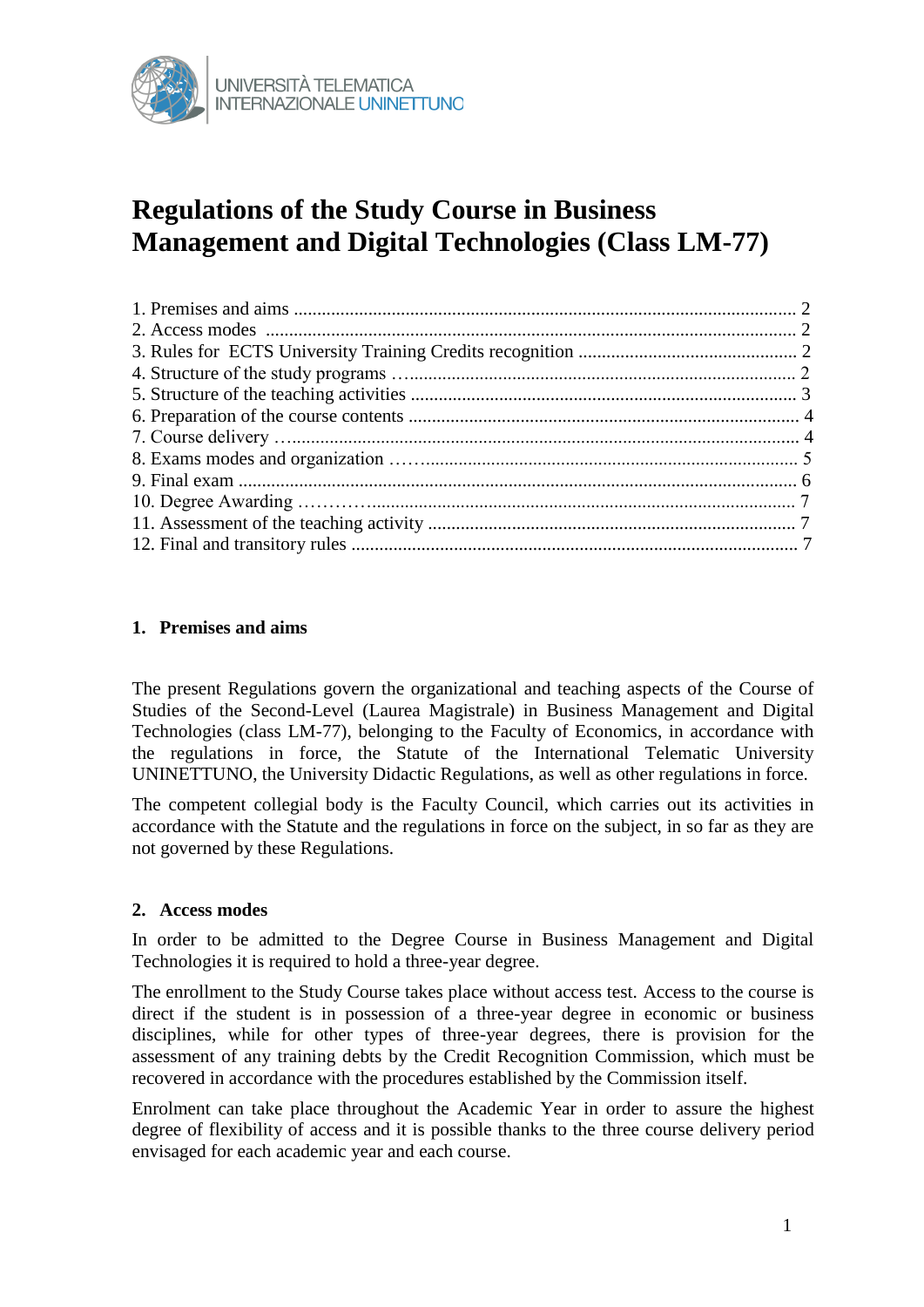

# **3. Rules for ECTS University Training Credits recognition**

Students can request the recognition of ECTS University Training Credits deriving from professional activities and previous certified study paths even if not completed.

The Board of Directors will also decide on the recognition of ECTS University Training Credits for certain professional categories. The deliberations will be published as soon as they are approved.

The acknowledgment of ECTS University Training Credits must always be requested through an application addressed to the Rector. On the University portal, in the section "Student Secretariat", "ECTS Credits Acknowledgement", there are available the forms "Application for ECTS Credits Acknowledgment" and "Form for ECTS Credits Acknowledgment".

The Course of Study appoints a ECT Credits Acknowledgement Committee composed of professors and researchers. The committee engages in responding to ECTS credits acknowledgement applications received within 3 days of receipt.

## **4. Structure of the study programs**

#### **The study course in short**

The second-cycle degree course in Business Management and Digital Technologies is primarily aimed at training professional profiles capable to face, in an effective and efficient way, the many changes resulting from the digital revolution linked to the Information and Communication Technologies (TIC) in the various economic sectors such as the industrial, services ones and in the Public Administration (PA).

The graduate in Business Management and Digital Technologies must be able to manage the changes in the organizational schemes of companies or PA also induced by ICT and identify, together with other technical experts, the spaces for process and product innovation. Graduates must then be able to develop new products, services and solutions related to ICT, identify new business opportunities, define innovative marketing strategies, promote new marketing channels and, more generally, new sales strategies. Finally, the graduate in Business Management and Digital Technologies must understand the structure of the market in which ICT is inserted and know the main regulatory issues.

In summary, the second-cycle degree course in Business Management and Digital Technologies develops a highly qualified professional with managerial and technological skills, with economic and legal understanding of innovative aspects related to ICTs, consequently, able to work in highly competitive environments where ICTs are a strategic factor in terms of competitiveness.

The second-cycle degree course in Business Management and Digital Technologies is lasts two years. During the first year the specialized skills are provided as regards theoretical models related to the economics of innovation, corporate management with particular attention to the use of ICT, marketing strategies, application of e-commerce models for the promotion and communication as well as legal concepts related to the relationship between digital technologies and the banking and financial sector. To complete the competencies' framework that the graduate should possess to occupy management positions, even in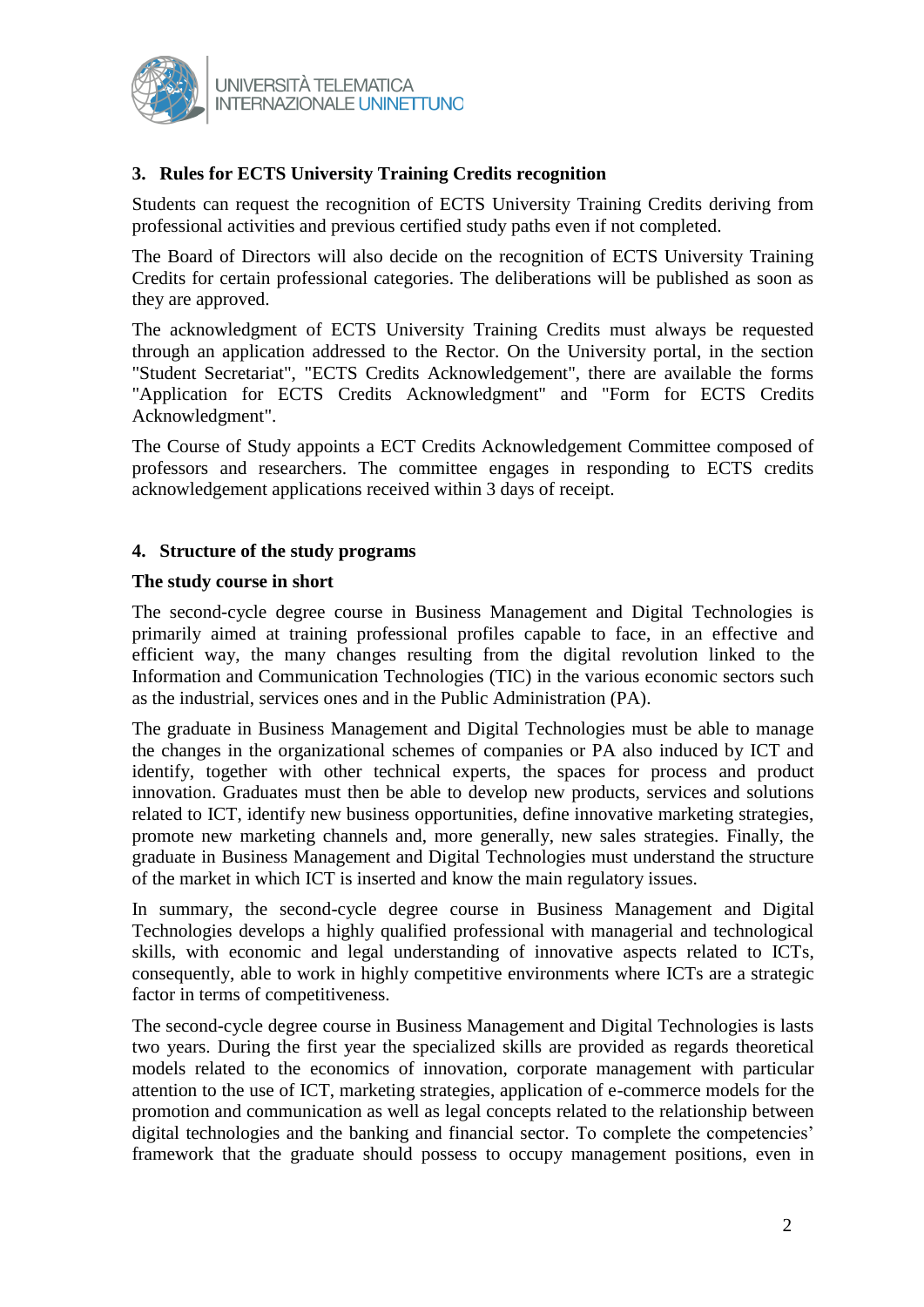

enterprises operating in the global markets, elements of international accounting are also provided. Finally, the skills of the first year are completed by means of the acquisition of knowledge related to the information processing systems, also with statistical approaches, and to the use of digital technologies in business management.

During the second year, courses aimed at further enhancing the skills needed to manage innovative businesses also with reference to the public sector and to the e-government applications with a special focus again on new technologies and on the analysis of the global markets and of the new development trends in a worldwide setting are delivered.

The course is delivered in the Italian and in the English language.

#### **Teaching regulations and study program**

See annex 1

## **5. Structure of the teaching activities**

The teaching method of the Study Course in Business Management and Digital Technologies, as per UNINETTUNO's psycho-pedagogic didactic model, is consistent with the access modes. It does not follow the traditional six-month scheme. Teaching is provided three times during the academic year, even if, starting from their enrolment, the students have access to all the course contents available in the Didactic Cyberspace without constraints of course delivery periods.

The course delivery period, however, must give the student the opportunity to be followed in his learning processes by the teacher / tutor of the subject both at a distance through the interactive tools available in the portal UNINETTUNO, both in the face to face meetings as defined by the Schedule of Educational Activities published on the University portal.

When enrolled in a specific module, the student is included into a class and associated with one of the Tutors of the module.

For the Study Course in Business Management and Digital Technologies, each class may consist of a maximum of 20 students. Each course delivery period has a duration of two and a half months.

The students, through their own "Student's Page" and the "My Courses" feature, autonomously enroll in the disciplines of their interest. Students can choose to enroll in a module independently, respecting the constraints of propaedeuticity and year of enrolment.

## **6. Preparation of the course contents**

The Faculty Council by the first week of July defines the courses to be produced and the updating of the existing ones. It appoints the Lecturers authoring the contents, the Area Teachers and Tutors, whose appointments are then submitted to the opinion of the Academic Senate and approved by the Board of Directors.

With regard to the preparation of new courses, the Video Teacher appointed is trained to the new language he must use to teach through video, and to the relationship between video language and languages used in the teaching model of the UNINETTUNO platform.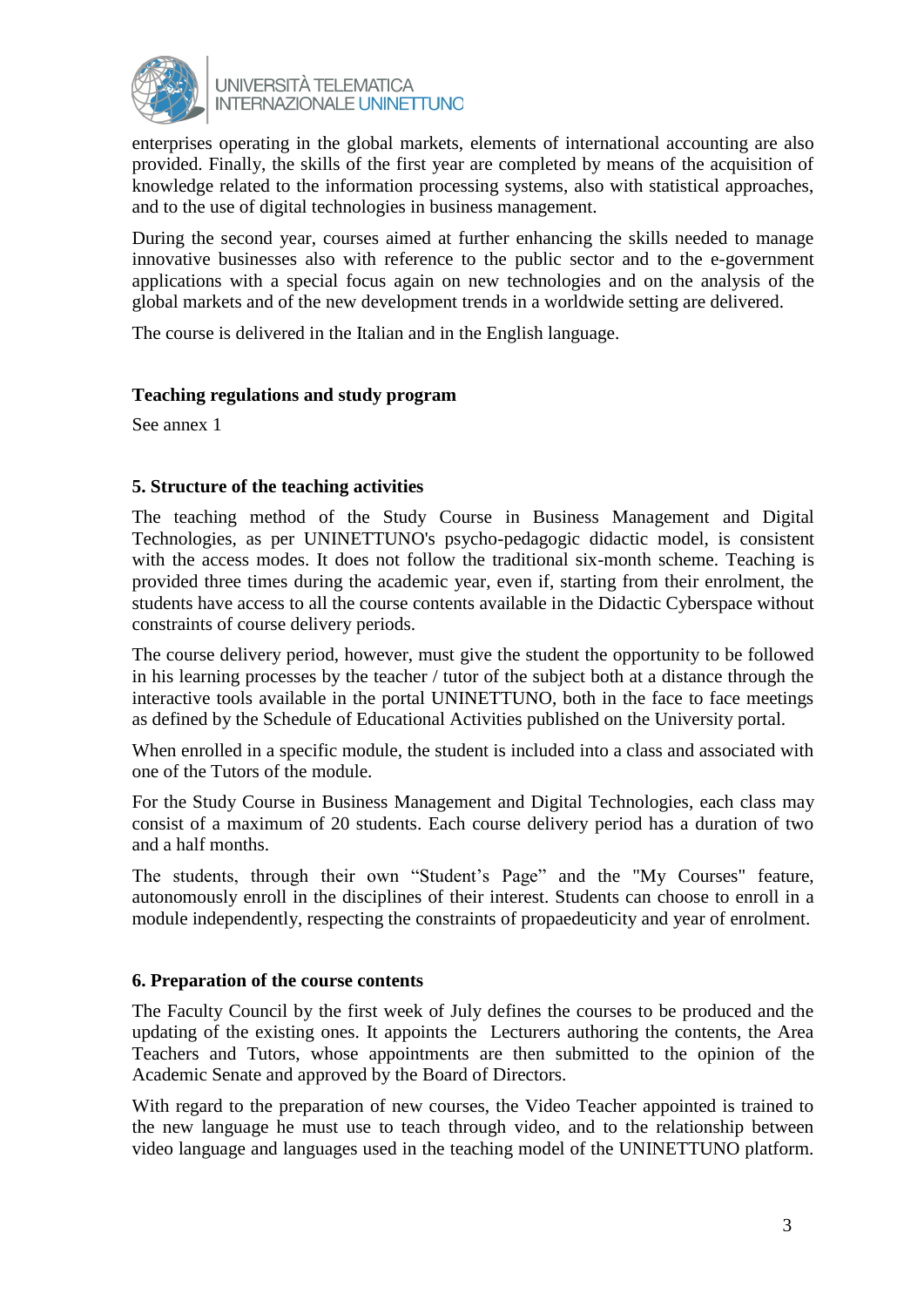

He is also trained to prepare texts, lecture notes, exercises, webographies and bibliographies that must be linked to the individual contents of each video lesson that is part of the entire academic course.

As far as the updating of contents is concerned, Area Teachers are in charge of checking the obsolescence of the contents of the discipline to which they refer to, and of working together with the Tutor both to update the contents of the videolessons and to post new teaching materials related to the videolessons in the platform.

For these activities (posting of the didactic materials in the platform), guidelines are provided which the Teachers must follow in order to prepare the materials, such as the model of indexing of the videolessons and the methods for the realization of the bookmarks and then the preparation of the support material.

## **7. Course delivery**

As have already indicated, the course delivery starts when the Teacher/Tutor follows the students' learning process.

At the beginning of each delivery period, the Teacher/Tutor is required to send all students a welcome letter, according to the standard model provided by the University, adapted to the specificity of their course.

He starts his activity by indicating in the Agenda the day in which he will deliver an introductory Virtual Classroom to the course in which he will explain both the content of the course but also the methods to develop self-learning and interactive sessions through chats, virtual classrooms and forums, and indicate the methods to develop collaborative learning. The Teacher/Tutor always in the first virtual classroom, shows how the Agenda must become the tool with which both students and teachers plan interactive activities.

The Teacher/Tutor provides students with indications on how to use the Virtual Workshops and exercises section and how to implement their own self-assessment processes that will be the tracing of their self-learning activities and the tracing of interactive activities with the Tutor.

The Teacher/Tutor also indicates that the quality of the tracing is an element of mid-term evaluation that becomes the basis to be then admitted to the examination.

The other Virtual Classroom sessions are decided autonomously by the Teacher/Tutor or specifically requested by the students.

When delivering the Virtual Classrooms, the Teacher/Tutor will have to answer the students' questions. Only in cases where there are lessons not yet updated, the Teacher/Tutor can himself call the Area Teacher or an expert in the subject to carry out Virtual Classrooms to update the course.

The Virtual Classrooms are live webstreamed on the University platform, and for students who could not follow the live broadcast they are digitized and published in the Virtual Classrooms section.

Each teacher is required to deliver at least **three virtual classrooms** for each didactic delivery.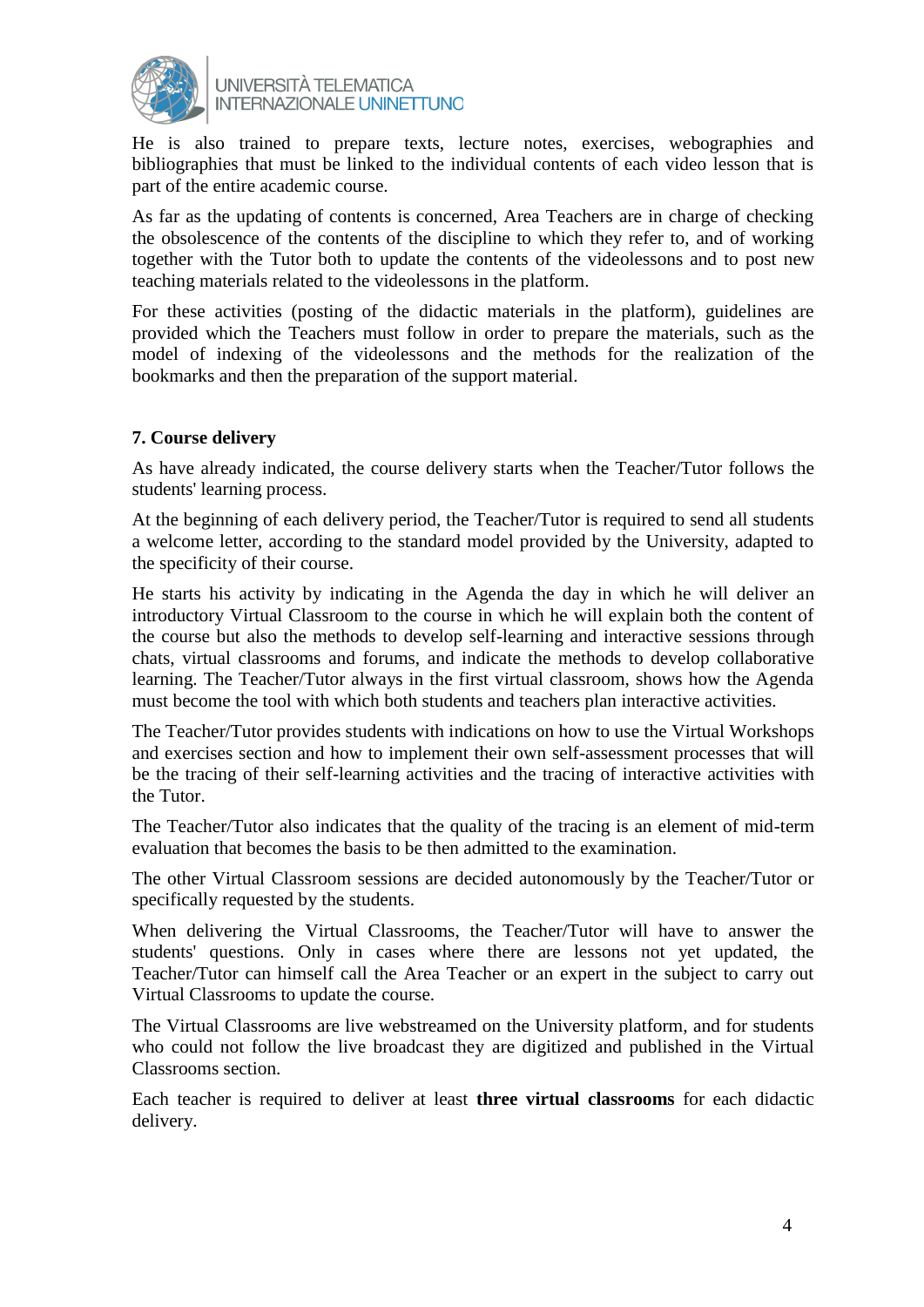

In addition to the standard virtual classroom tool, the portal also offers the use of the virtual classroom on UNINETTUNO's Island of Knowledge on Second Life, a threedimensional environment that offers multi-audio conferencing functionality. Teachers/Tutors who decide to use Second Life in their teaching activities receive additional training from the Second Life UNINETTUNO experts. The teaching meeting sessions are preceded by technical training sessions to the students themselves, who are guided to the first steps in this virtual world (from the creation of the account and the avatar to the mastery of the main commands and interaction tools and the presentation of the functionalities present in the UNINETTUNO Knowledge Island).

The exercises and, where available, the virtual laboratories and other practical activities, should be used as a tool to assess the mid-term learning level of students, before the final exam, and therefore can be an essential feedback tool useful both to Teacher and Tutor to modulate their teaching activities, and to the student to get aware of his own learning progress and adopt the most appropriate study strategies in preparation for the exam.

How to use and evaluate the exercises are entrusted to the discretion of the individual teacher / tutor.

#### **8. Exams modes and organization**

At the end of each of the three course delivery periods an examination session is carried out, each consisting of two turns. If requested by the students, an additional exam turn can be scheduled in October.

The exam is held in written form in the face-to-face mode at UNINETTUNO's headquarters in Rome, at UNINETTUNO's decentralized offices in Italy and abroad (Technological Poles), or at the Italian Embassies or Italian Cultural Institutes in various countries around the world. If students ask for the oral examination method, this is carried out at the UNINETTUNO headquarters in Rome.

As far as the exams in the decentralized offices are concerned, these take place in the presence of two or more UNINETTUNO Teachers/Tutors who also have the task of personally bringing the exam papers, sealed in closed envelopes, which contain the recording forms, the stamped papers and the stamped protocol sheets that the students will use to take the exam.

Teachers/Tutors have the obligation to supervise the exam, to verify students' documents and credentials, and to personally hand over the papers to the head office in Rome, where they will be corrected and recorded within 15 days from the date of completion.

The evaluation must be published on the Web in the appropriate space of the Administrative Secretariat devoted to the results of the exams.

The exams are filed by the Faculty's President's Office together with the minutes, following the order of the subject, the date and the session.

The student who has not passed the exam can repeat the exam at the next session.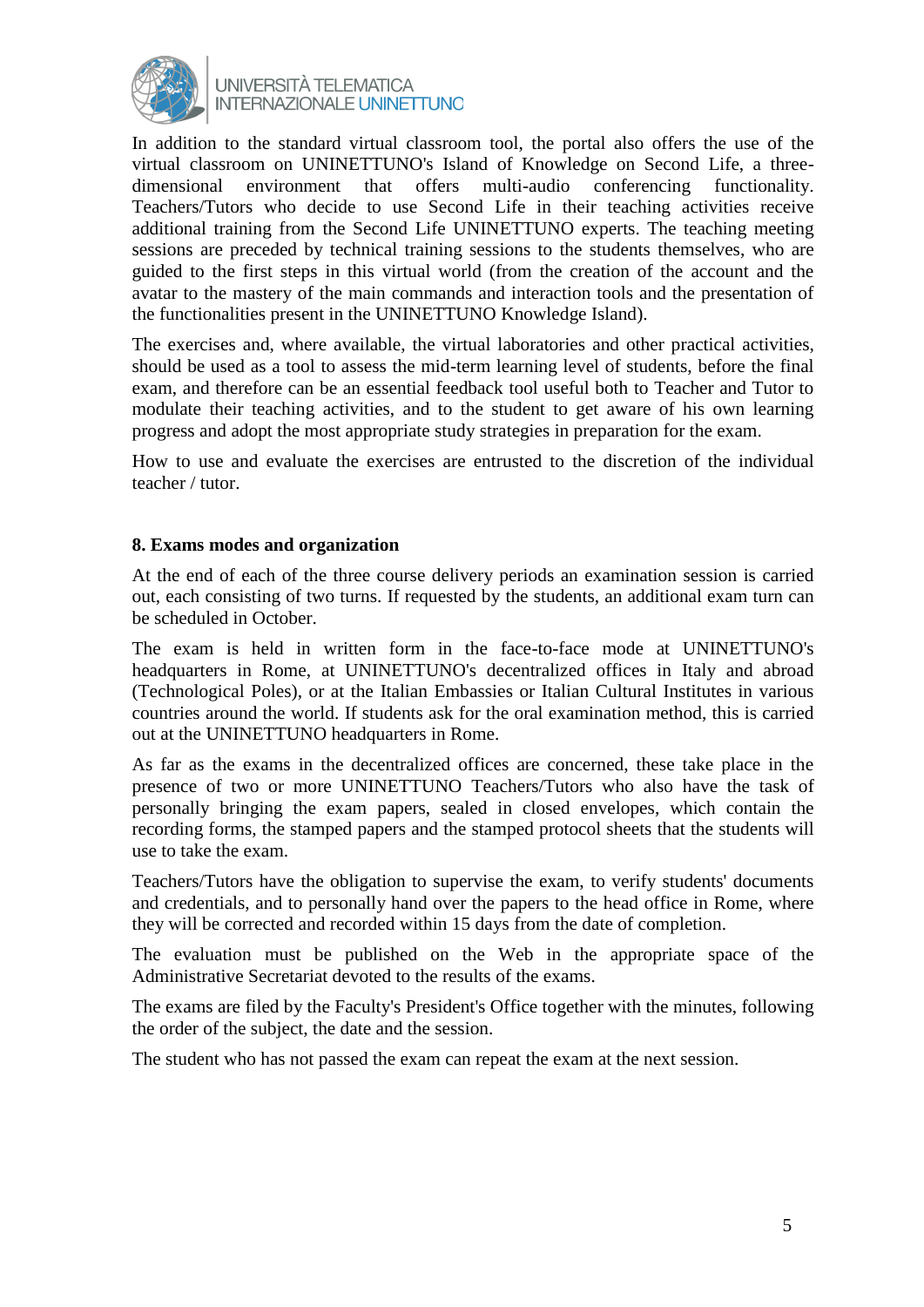

# **9. Final exam**

The final test, which the student accesses after the acquisition of 102 credits, has the value of 18 CFU and consists in the preparing of a written dissertation written by the student under the guidance of a supervisor on a topic related to the specific issues of the study program in which the student demonstrates critical appreciation skills, orderly compilation and acquisition of specific professional skills. The methods and characteristics of the paper are described in the Regulations for the final paper and the Degree Examination approved by the Faculty Council and available on the University website.

In general, the content of the final dissertation may concern the collection and re-drafting of known research results, the critical review of bibliographic and documentary sources, the preparation of research paths also with the direct acquisition of sources or data. It is highly desirable that the final paper should have a conceptual framework of the topic, a clear formulation of basic hypotheses, objectives and expected results, a presentation of the methodological options adopted, and bibliographical and webographies references. In any case, the student will have to demonstrate the ability to analyze with good synthesis capacity the main aspects of the topic he deals with, showing as well skills for critical appreciation and autonomous work.

Finally, the final grade will be calculated according to the criteria established in the above mentioned Regulations.

#### **10. Degree awarding**

The degree is obtained with the acquisition of 120 ECTS credits, including the successful passing of the final test referred to in the previous article.

The final grade is expressed in one hundred and tenths. The minimum grade to pass the test is sixty-six / one hundred and tenths.

The final assessment, which must in any case take into account the student's entire career within the Study Course, the timing and methods of acquisition of ECTS credits, previous training activities and the final test, as well as any relevant elements, is made by the Graduation Commission, defined by the Faculty Council.

The President of the Graduation Committee communicates to the candidate the final grade by public proclamation.

The assignment of the thesis may be requested from the first semester of the third year of enrollment. Once all the exams provided for in the Study Program have been taken, the degree can be awarded only after the complete enrolment in the third year, in the first useful session.

The calendar of the thesis discussion sessions is available on the University portal and is updated before the start of the teaching activities of each Academic Year.

#### **11. Assessment of the teaching activity**

The Faculty Council and in particular the Quality Manager of Study Course implements forms of evaluation of the quality of teaching activities following the quality guidelines of the University in relation to